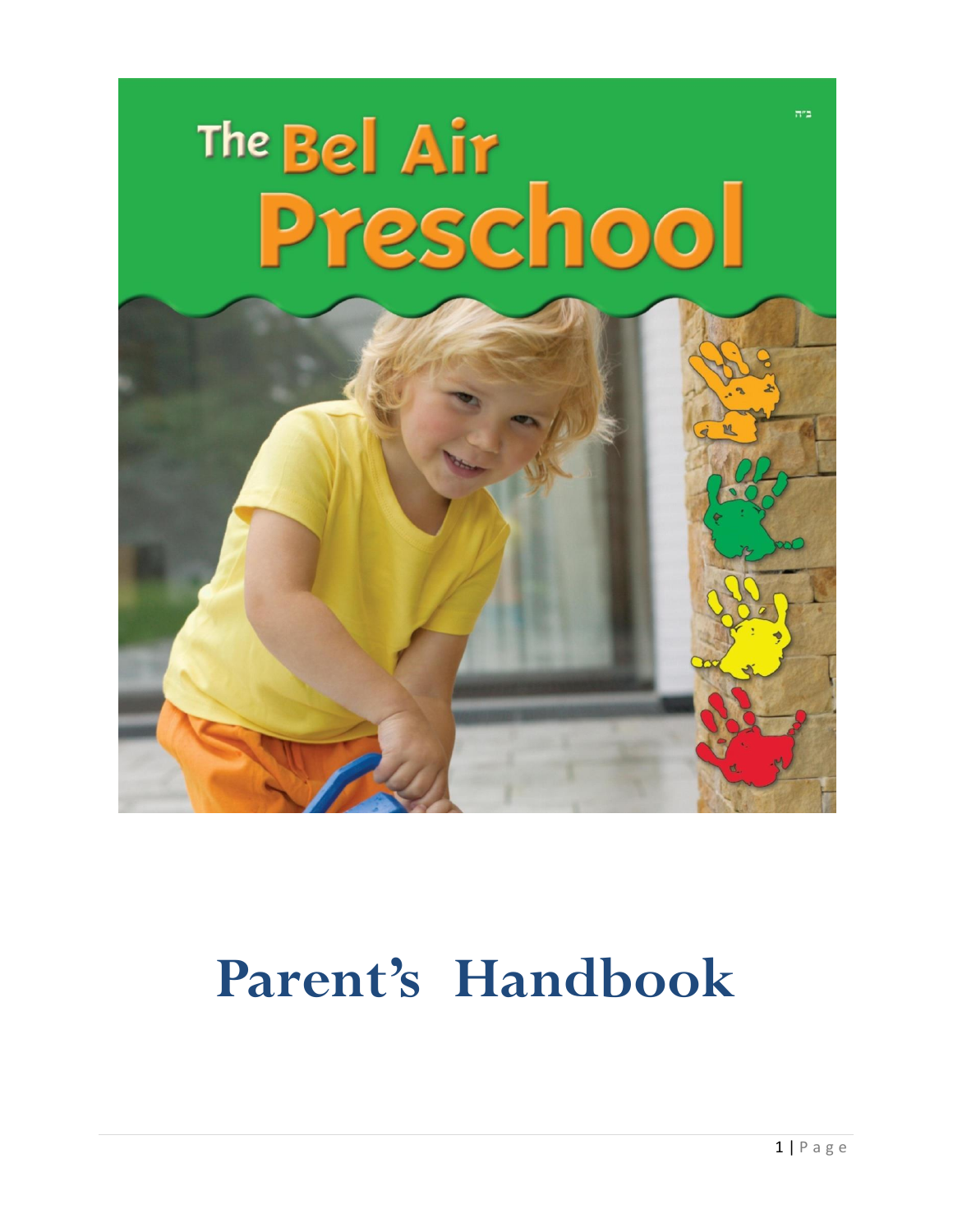#### *WELCOME TO OUR PRESCHOOL FAMILY!*



Thank you for your interest in **T**he **B**el **A**ir **P**reschool. Our parent handbook contains and provides a lot of helpful and useful information about our school and its policies and procedures. We hope that it will help you throughout the year.

Bel Air Preschool is committed to providing a loving, nurturing and stimulating environment for young children and their inquisitive minds.

Our belief is that children learn best through play. Our program provides a safe environment in which young children can grow through play and hands-on exploration. Children are given many opportunities for experimentation and involvement including cooking, science, creative arts, music and movement, and sports.

We provide a nurturing, high quality program, where each child is given the opportunity to grow physically, cognitively socially, emotionally, and creatively. Our program weaves Jewish values and traditions seamlessly, through music, Holiday celebrations, weekly Shabbat party, and daily good deeds such as charity and kindness to one another.

We believe that each child has a unique set of interests, abilities, and styles of learning.

Our goal is to create a program that can respond to those individual differences; enjoy and celebrate those differences.

Parents are an integral part of the educational process. In recognition of this important role, parent involvement is encouraged and welcomed. Families and teachers are brought together in the spirit of teaching our children the value of cooperation, respect, and responsibility.

The classes are kept small and the staff-student ratio low, ensuring special attention for each child.

For further questions, or to schedule an appointment, please feel free to call me at any time.

Charna Mentz Director 310-475-5311 CharnaMentz@aol.com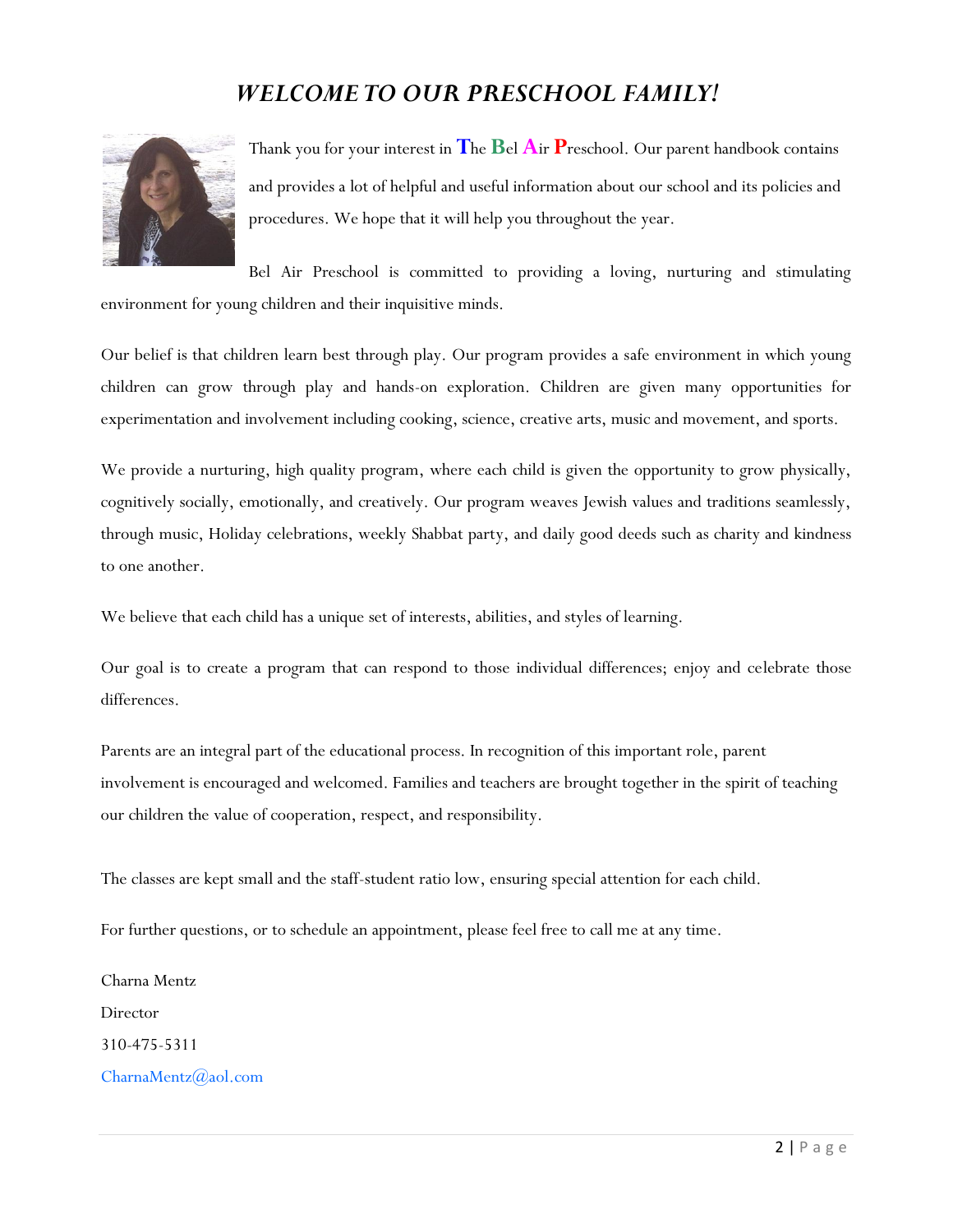### **The Bel Air Preschool goals are to:**

To create an atmosphere that encourages social & developmental growth

To assure that children are adequately prepared for kindergarten

Help each child develop into a sensitive, self-directed, confident and whole person

Develop the individual personality, including positive self-esteem, confidence, self-reliance, independence

Enhance each child's natural curiosity and love of learning

Help each child come to know and love Judaism

Meet physical needs and help the child establish routine habits, such as self-help skills

Develop appropriate social skills and group behaviors, including learning to cooperate, communicate, express needs, share, take turns, and resolve conflicts

 Aid the development of gross motor skills by helping children learn to how to use their bodies effectively and confidently in climbing, running, jumping, balancing

 Facilitate the development of fine motor skills through use of puzzles, small manipulatives, cutting, gluing, holding crayons

 Foster development of receptive and expressive language skills, such as the ability to listen and comprehend, and express thoughts and feelings satisfactorily

#### **Our Curriculum**

At Bel Air Preschool children learn about themselves and the world around them as they participate in a wide range of multi-sensory activities. High self-esteem is promoted through positive social interactions and skill mastery in a caring and stimulating environment. Our classrooms provide children with a variety of play experiences that introduce them to language, science, math and Judaism.

The teachers reinforce these concepts through theme based activities such as art, movement, tactile experiences, cooking projects and free choice activities.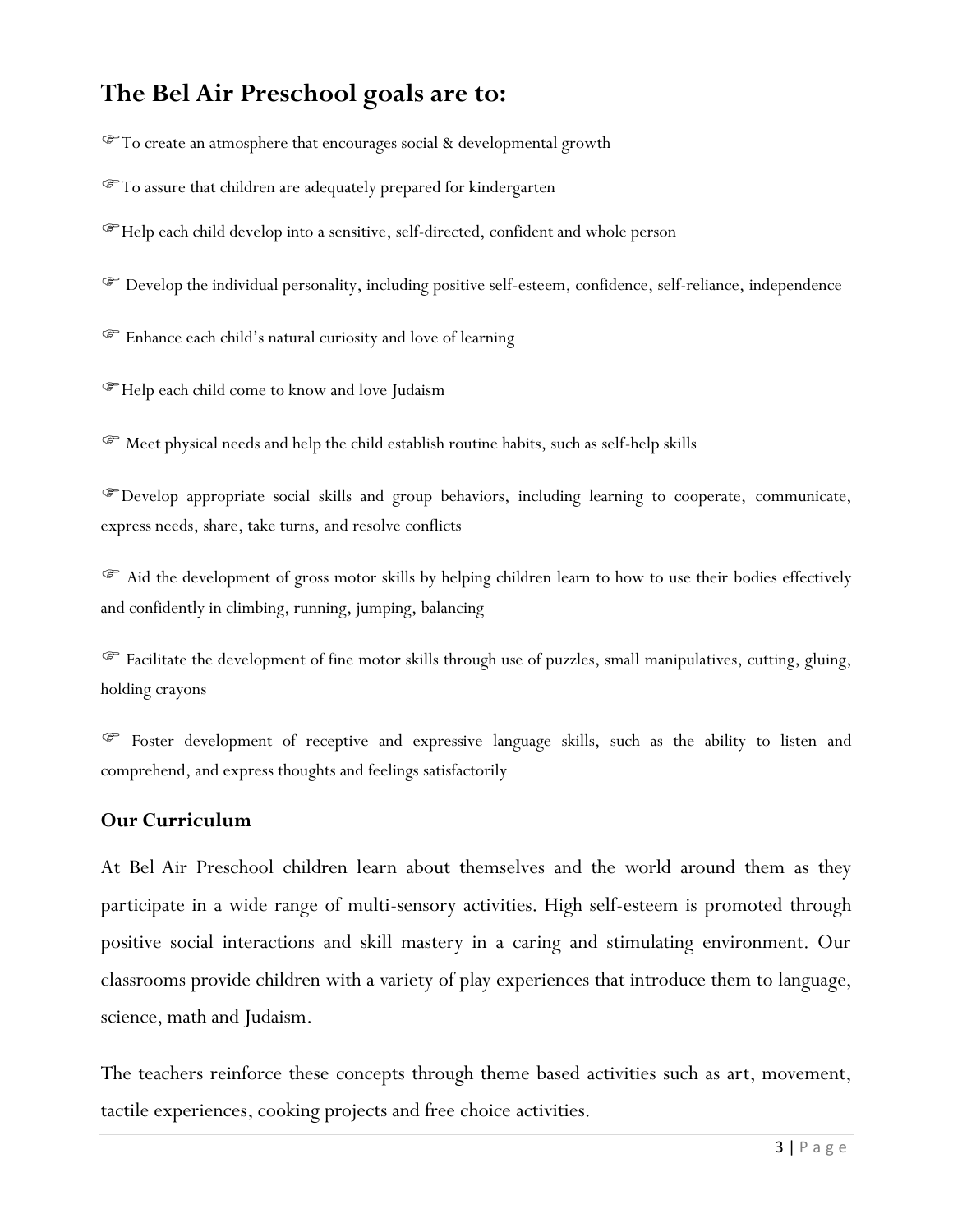### **Secular and Jewish Education**

Both Secular and Jewish learning is an integral part of the Bel Air Preschool program. All concepts are introduced through the following activities:

1) Art

- 2) Cooking
- 3) Dramatic play
- 4) Jewish holiday games
- 5) Stories and flannel boards
- 6) Music and singing
- 7) Drama and puppets

We have created an environment that is conducive for an early child program. We keep the ratio between teacher and child small to ensure individual attention as well as creative and joyful experiences for your child.

We have clearly defined learning areas such as block play, dramatic play, art, manipulatives, math, science, and language arts. These areas contain developmentally appropriate materials which the children use through independent choice as well as through teacher based learning.

Because children at this age enjoy Circle Time, the curriculum is infused with language rich activities. These include story time, Jewish holidays and culture enrichment. Including Bible stories, music and movement, and small group activities, which focus on specific skills such as number recognition, matching, measurements, letter recognition, and other pre-academic skill's.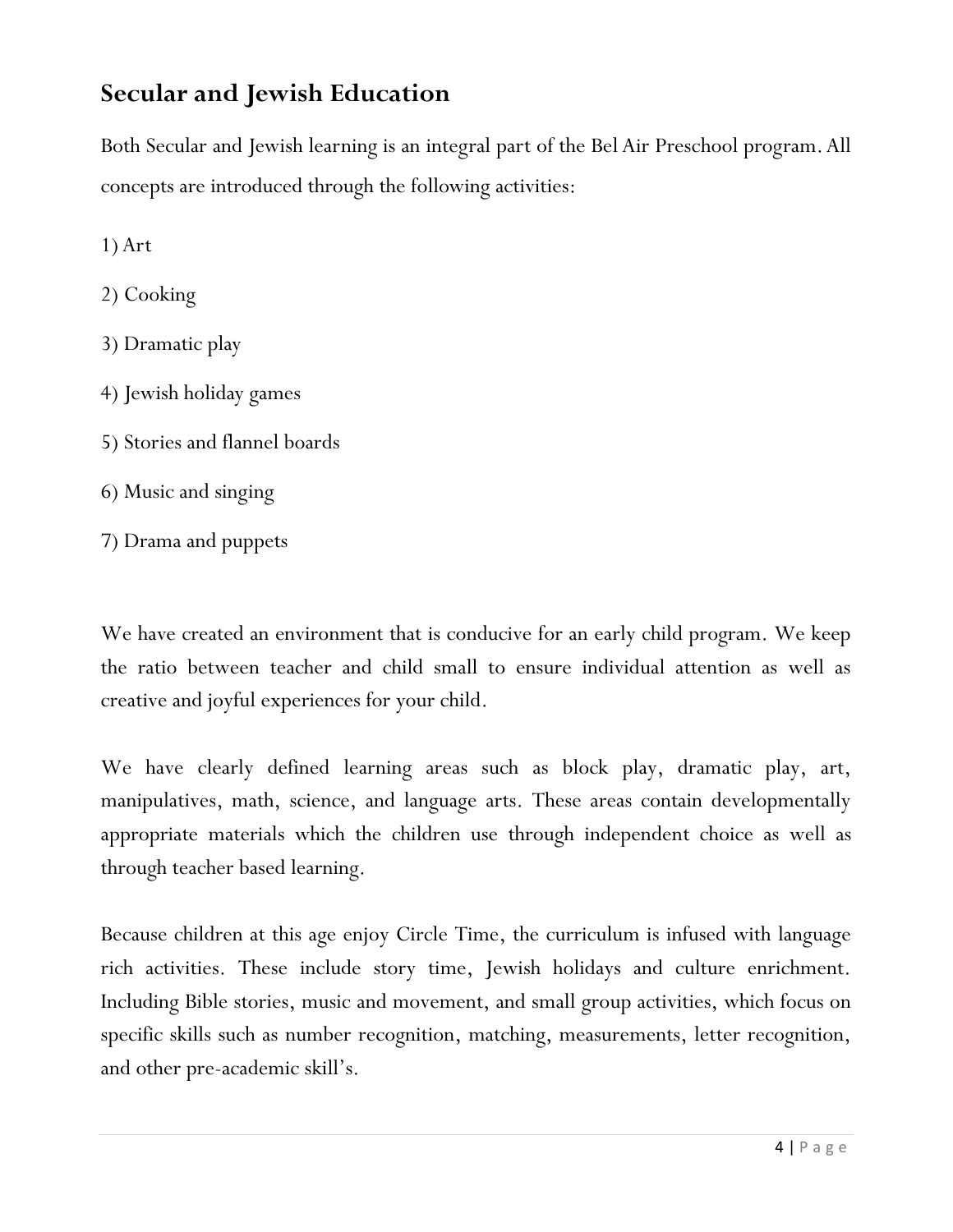## EDUCATION Cont.

We expose the children to the Alphabet and Aleph-Bet so that they begin to familiarize themselves with letters and sounds. All the learning is through exciting activities to foster love for learning.

We have a state-of-the-art outdoor playground where the children can enjoy large movement activities. We have art, science, and sensory tables, in addition to, bicycles, balls, and other equipment.

As your child grows, we will introduce reading and literature, writing, verbal and nonverbal communication, social studies, math, and science. We expose these skills to our children through both center-based learning and teacher-based activities. When the children discover the information on their own, the information process leaves a stronger impression and fosters a love for continuing their quest of learning and discovery.

#### **Enhancement Activities:**

The Bel Air Preschool provides Music, Gym, Art, Challah Making, Cooking and a funfilled Friday Shabbat Party. These programs are included in your child's tuition fees. We also have, at different times throughout the year, exciting visitors such as petting zoos, a moon bounce, horseback riding, and community helpers, etc.

#### **Mitzvah Notes:**



To enhance the partnership between home and school, we encourage each family to write Mitzvah Notes. A Mitzvah Note is a narrative recognizing the child's positive actions at home. Please send in Mitzvah Notes for your child. He/she will beam with pride when his/her note is read to the class.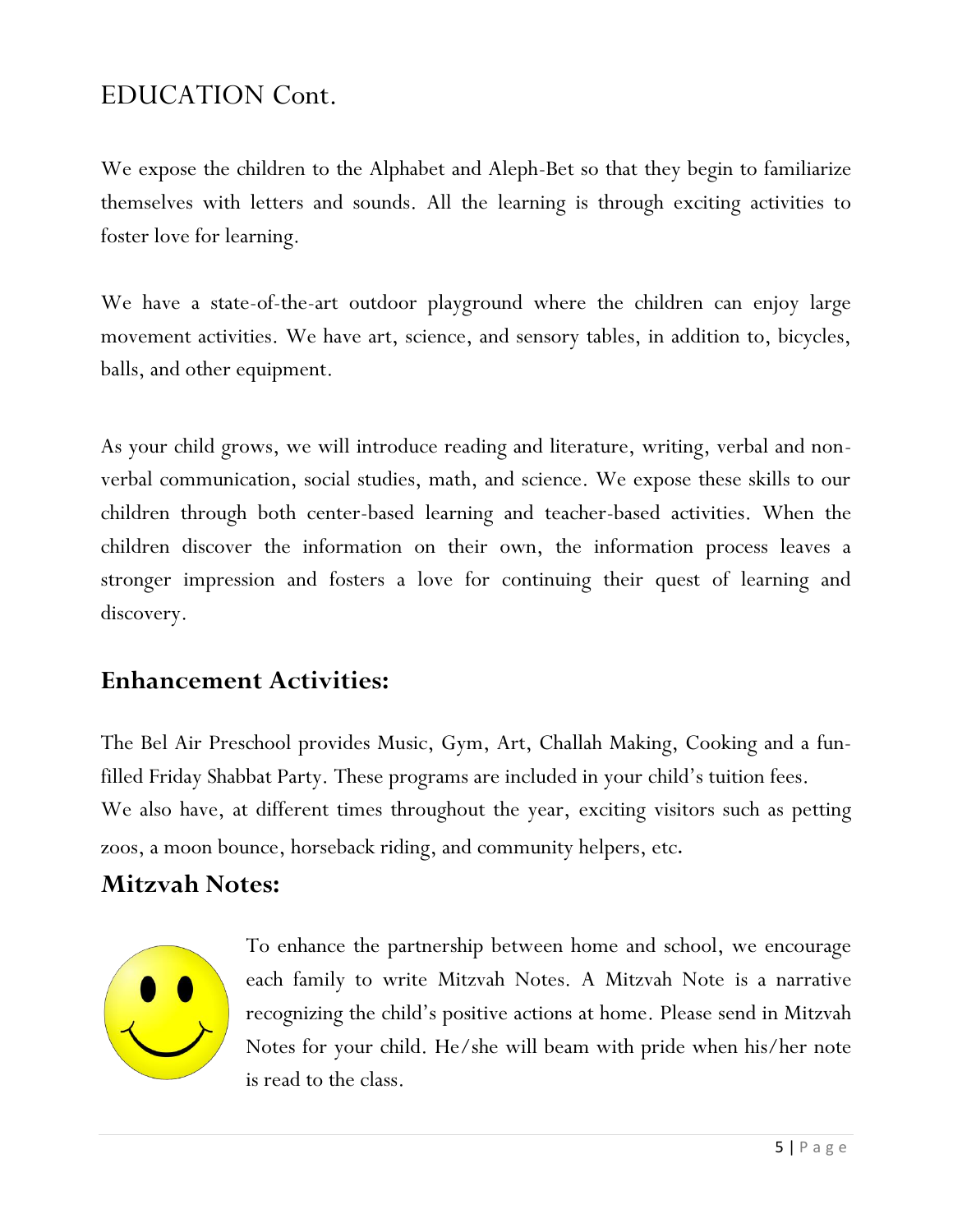# **Preschool Day Hours**



The Preschool Day *begins* at **9:00 AM**. If you arrive early, please remain with your child until the classroom doors open. All children must be signed in on the Attendance Sheet by the authorized adult accompanying them (*full signature*), as required by State Licensing. Adults should walk their children into their classroom/playground. At that time, please notify the Director or

your child's teacher if there are any changes in your child's pick-up schedule.

The School Day *ends* each day at **1:00 PM**. Your child must be picked up by an authorized adult, and must be signed out on the Attendance Sheet. If someone other than those authorized on your Emergency Information card is going to pick up your child, **we must have notification in writing**. We will provide you with an authorization to pick up form. Pick-up time is often a social time for parents and caregivers. Please remember that **once you pick up your child and sign-out, you are responsible for supervising your child**.

#### **DROP-OFF & PICK UP**

#### **Pick-Up Authorization**

Children will be released only to a parent or legal guardian, or to persons whose names are listed on your Child Emergency Form. Families are responsible for notifying the preschool office in advance and *in writing* if a person not listed on this form is to pick their child up. For the safety of each child, **photo identification will be REQUIRED of all authorized persons picking up children**. We will *not* release your child to anyone we do not know, or to any authorized person without ID. Families and authorized persons are responsible for transporting children to and from school in an appropriate child restraint system (car seat). Please make sure that any authorized person has your child's car seat or an appropriate car seat for your child.

#### **INSIDE CLOCK**



Children have an inside clock and expect to be picked up at a certain time. When the first parent comes the other children start looking for their parents. When you are late this causes your child undue stress.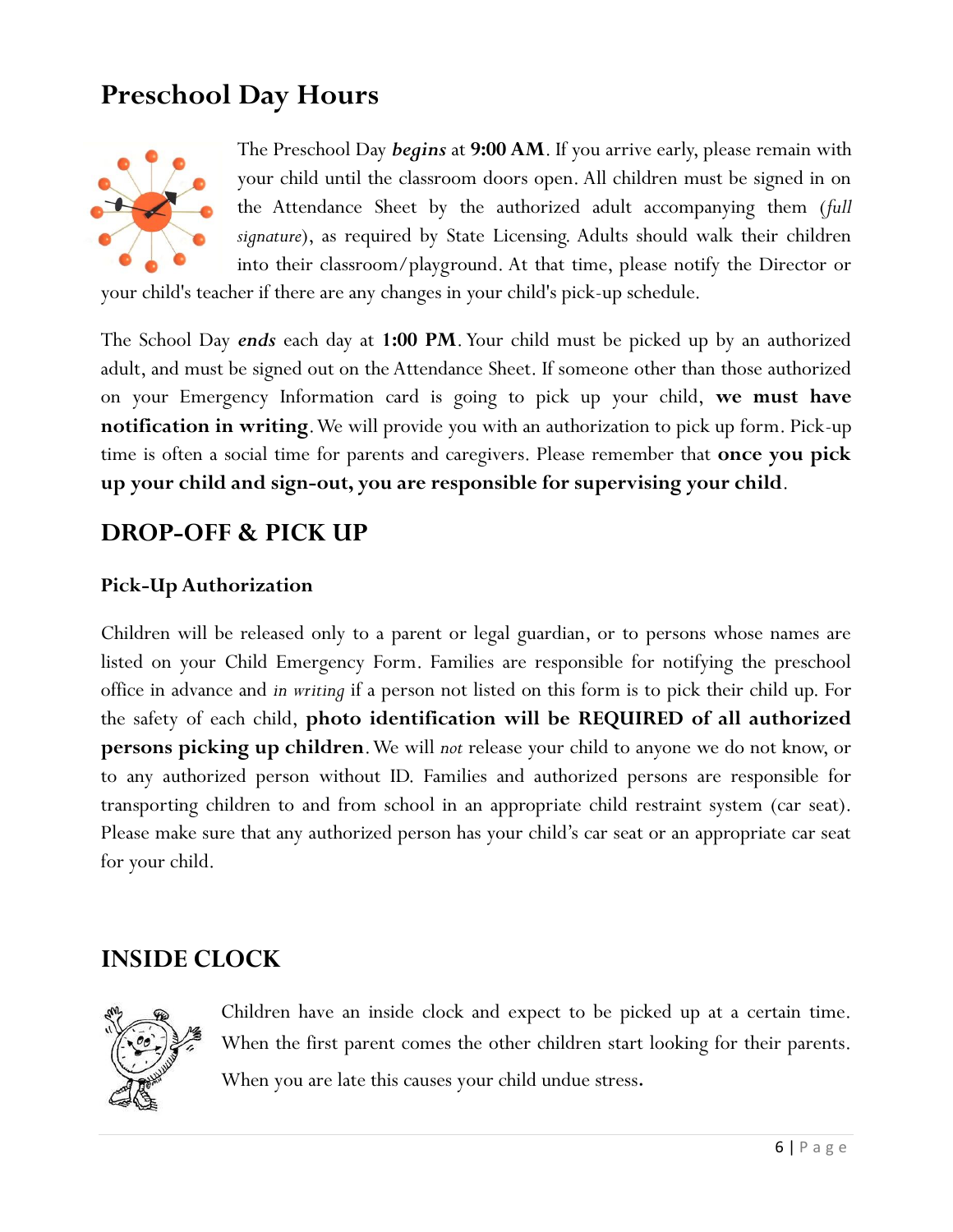#### **Late Pick-Up Fee**

For the comfort of your child and out of consideration for our teachers, *please make every effort to pick up your child on time*. If your child will be picked up late, please phone the Preschool office so we can inform your child. In order to be fair and consistent to all families, *late fees are charged for ALL late pick-ups*. Late fees are as follows:

0-5 minutes late --------------------- grace period

6-10 minutes late -------------------- \$10 late fee

More than 10 minutes late ---------- \$34 late fee (the cost of extra care)

#### **Lunch and Snack:**



Please send your child to school with lunch, we will provide the snacks and beverages. Please send a dairy or parave (non-meat) lunch with your child.

Examples: **Sandwiches** – Sliced Grilled Cheese, Tuna, Egg Salad, Cream Cheese, etc.

> **Salads** - Pasta, Vegetable, Fruit, etc.  **Miscellaneous** - Yogurt, Cottage Cheese, Fruit,

Cheese and Crackers, Macaroni and Cheese, Pizza, Fish Sticks, etc.

*Please remember that children do better in school when they have nutritious foods to choose from.*

#### **CLOTHING**



Dress your child appropriately for the weather of the day. All items should be washable and labeled with the child's first and last name. Every child should have a complete change of clothing left in his/her locker. Each Friday those all clothing should be taken home and laundered and brought back on Monday.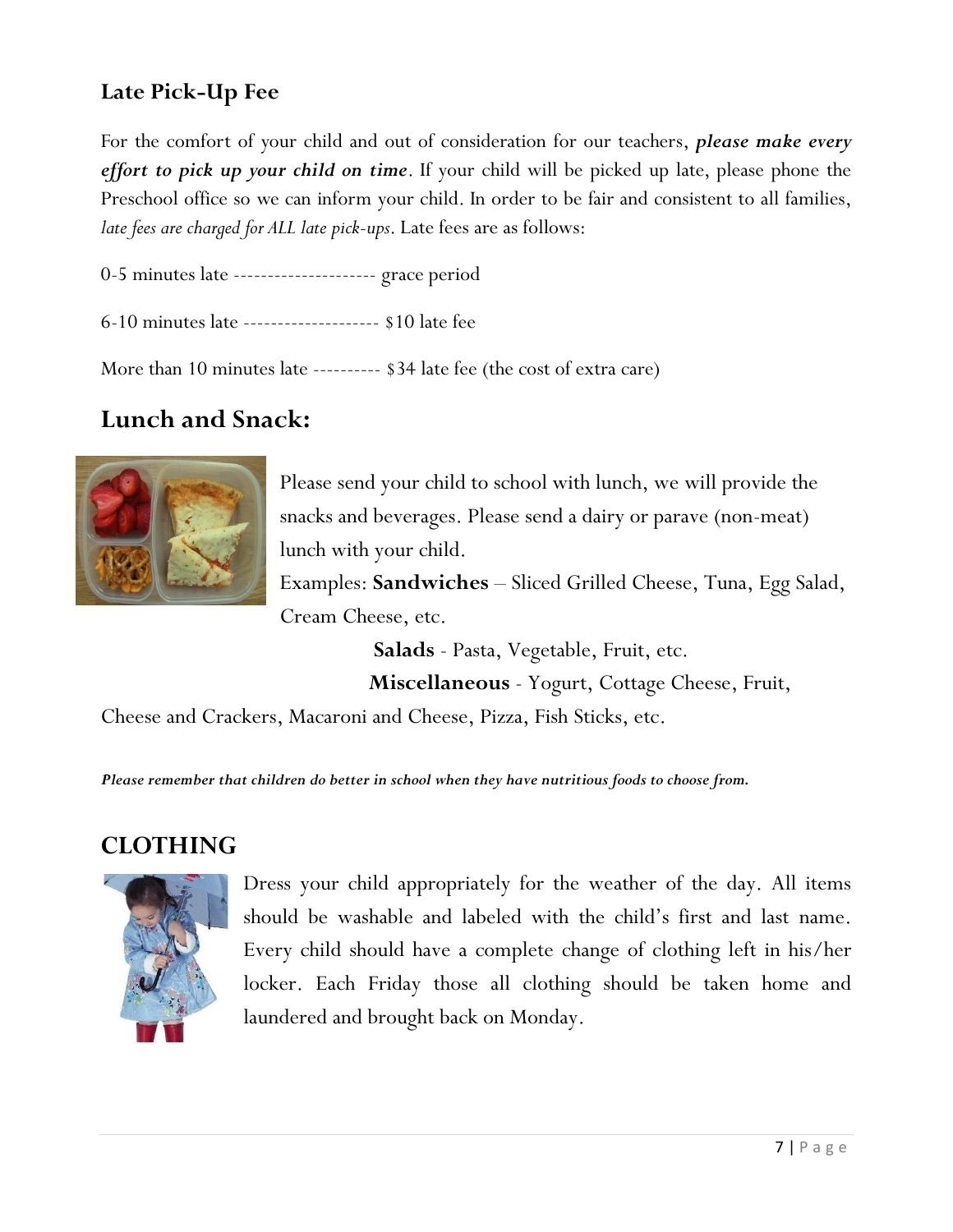# **School Holidays:**



We will be closed during the following holidays:

**Jewish Holidays**: Rosh Hashanah, Yom Kippur, Sukkos, Purim, Passover, and Shavuos.

**Legal Holidays**: Veterans Day, Thanksgiving, \*\*Mid-Winter Break, Martin Luther King Day, President's Day, \*\*Spring Break, Memorial Day, and Teacher In-Service Days.

\*\*Please note that our school calendar is loosely based on the LAUSD

# Birthdays



Children love to celebrate their birthday at school with their friends and teachers. Please make arrangements with the Director at least one week in advance to ensure there are no conflicts in schedule. We ask that the food you serve is Kosher.

If you would like us to purchase kosher cupcakes from Schwartz Bakery in Los Angeles for your child's classroom birthday party, please fill out a "Cupcake Order Form" (ask your child's teacher

for one) and return it to the school office at least 2 days prior to your child's birthday party. Please make sure that you include payment for the cupcakes (\$2 each).

If cupcakes are not your child's favorite food, Trader Joes offers a wonderful line of bite size frozen sandwiches called "Tofutti Cuties".

Birthday invitations can be given out in school if *all* the children in the class are invited. We strongly encourage parents to invite all the children to the birthday parties. If you have decided to do otherwise, please mail the invitations. We are trying to encourage sensitivity to the other children and their families.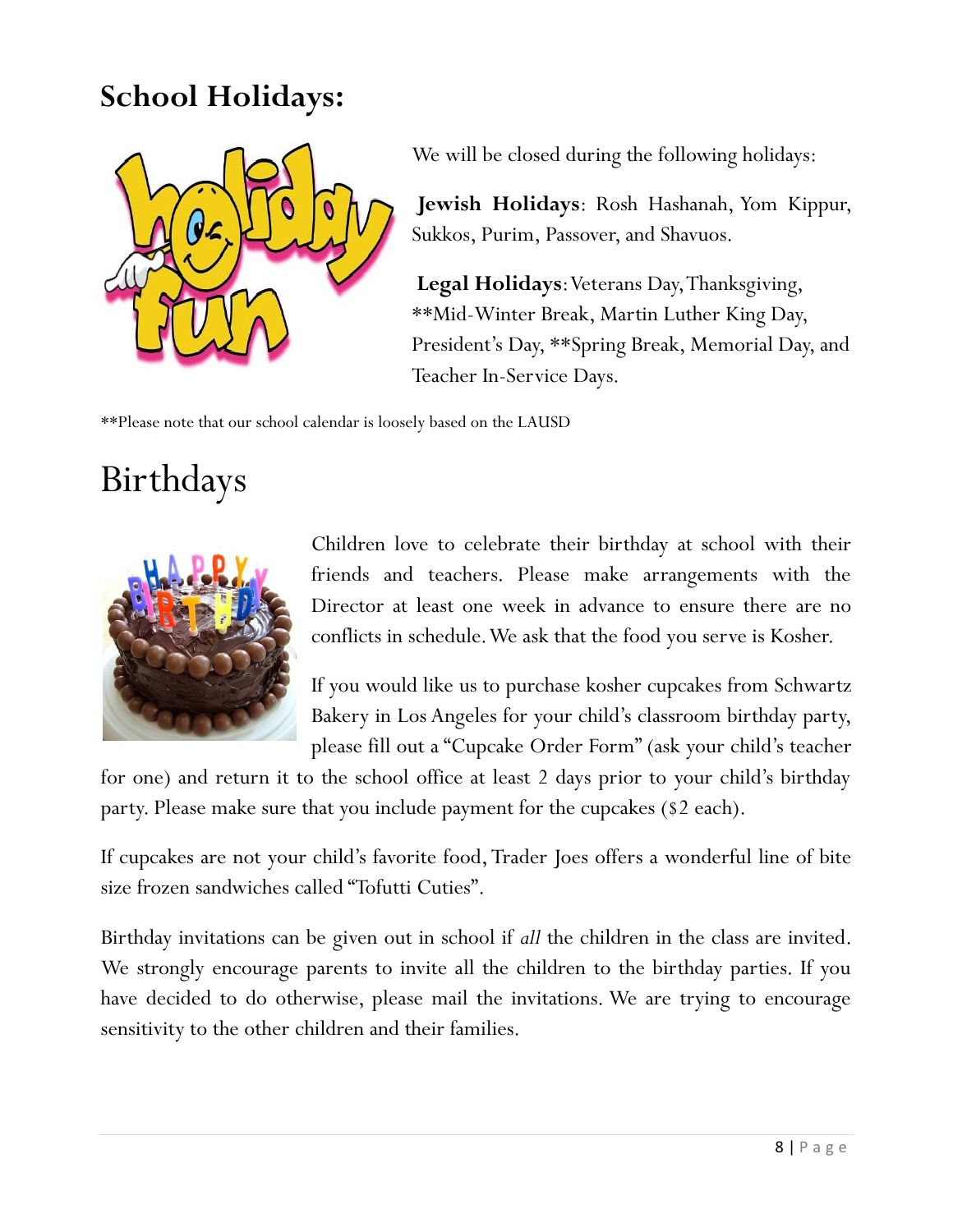## **SCHOOL SUPPLY CHECKLIST**



Here's a checklist of the items you should provide for your child's registration:

 $\checkmark$  All school forms returned and current. Please notify us of any change in your address, phone number, and/or emergency contact information.

 $\checkmark$  Complete change of clothing including underwear, socks, shirts, pants or skirt. Please label all

items with your child's full name.

- A picture of your family for your child's family picture wall in his or her classroom. In addition: a picture of your child for his locker.
- $\checkmark$  Diapers and wipes (if needed), please label all diapers.
- $\checkmark$  Dress appropriately for the weather. We play outdoors all year round.
- $\checkmark$  A packed lunch.
- Tzedakah and a Mitzvah Note.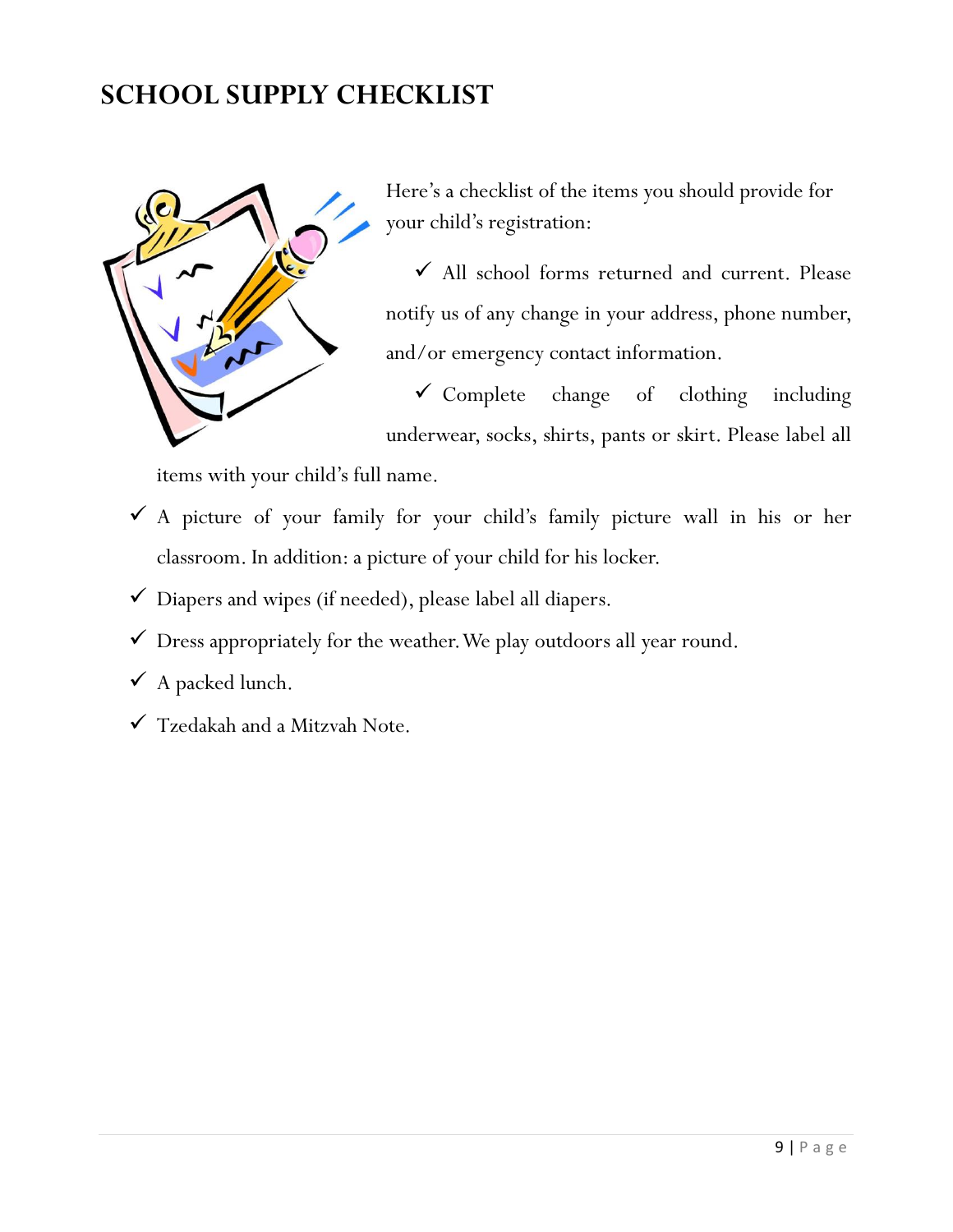# **MEDICAL INFORMATION**

## **Observation:**

-The staff will observe each child upon arrival for symptoms of illness.

- Any evidence of bruises, contusions, lacerations, or burns will be observed by a staff member, documented in the child's record, and reported immediately to the director.

- Food allergies and other allergies will be posted in the classroom and kitchen area. Staff members will be aware of the allergies of every child in their care.

### **Isolation and Fever:**



- An isolation area (Get Well Area) will be provided for the care of children who become ill. The area will be in a room separate from other children, and supervised by the Director.

- Children with a temperature over 99.0 degrees will be released to their parent or a designated representative.

- When illness is diagnosed, the child may return after confirmation by a health care practitioner, that he/she does not have a communicable illness.

## **Child Procedure:**

- Children with a sore throat, inflammation of the eyes, fever, lice, rash, vomiting, diarrhea or other illness/conditions will be removed from the classroom and sent to the Get Well Area to await the parent or a designated representative.

- The child's parent, or a designated representative, will be contacted as soon as possible after an illness is discovered. Arrangements will be made for the removal of the child from contact with the other children until the child is released to the parent or designated representative.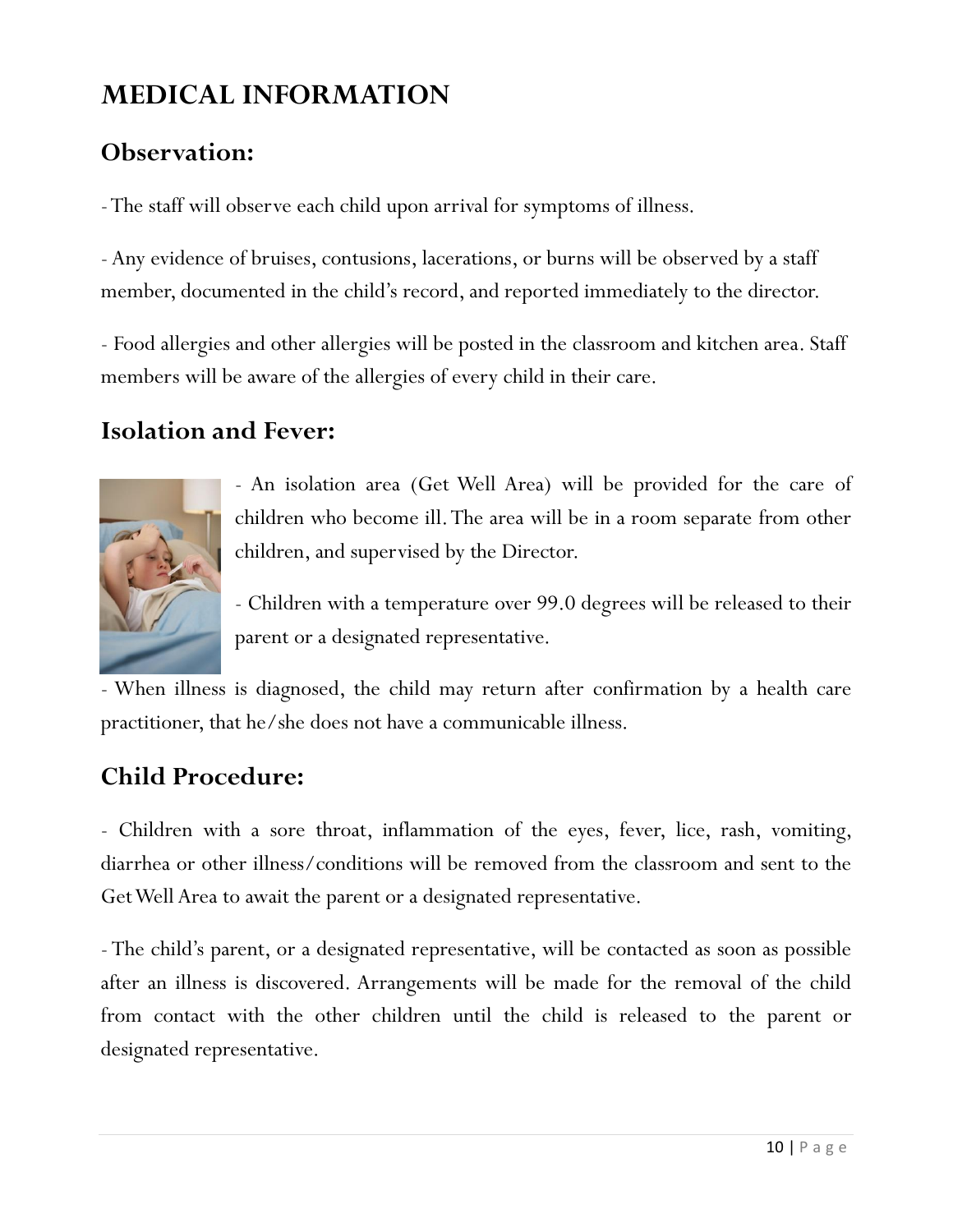## **Communicable Disease:**

- When a child is suspected of having a communicable disease or condition such as, but not limited to, chicken pox, German measles, infectious hepatitis, measles, mumps, poliomyelitis, lice, ringworm, scarlet fever, whooping cough, diphtheria or meningitis, the health department will be notified.

- When diagnosis of a communicable disease is made, the exposed children will be watched for symptoms of the disease, and the parents will be notified.

- A child may be readmitted upon receipt of statement from a physician stating that the child is "free from communicable disease".

- Posting a note in the classroom will make notification of suspected or confirmed communicable disease. The classroom will be "Cleaned", prior to readmission of any other children.Anonymity of the ill child will be kept.

- When a diagnosis of hepatitis is received, the entire center will be alerted and the center will take all necessary precautions. Staff and families will be educated about symptoms and precautions, such as hand washing, will be re-emphasized. The health department will be notified immediately and the center will comply with regulations set forth by the health department.

*Parents will be encouraged to consult their pediatricians for additional information.*

### **Lice:**



-We check the children's hair for lice routinely.

- If we find lice, we contact the parents immediately and they pick their child up. A note will be sent out to the school notifying all parents about lice going around.

- In order to be allowed back in school, your child has to be completely lice and nit free, as determined by the teacher.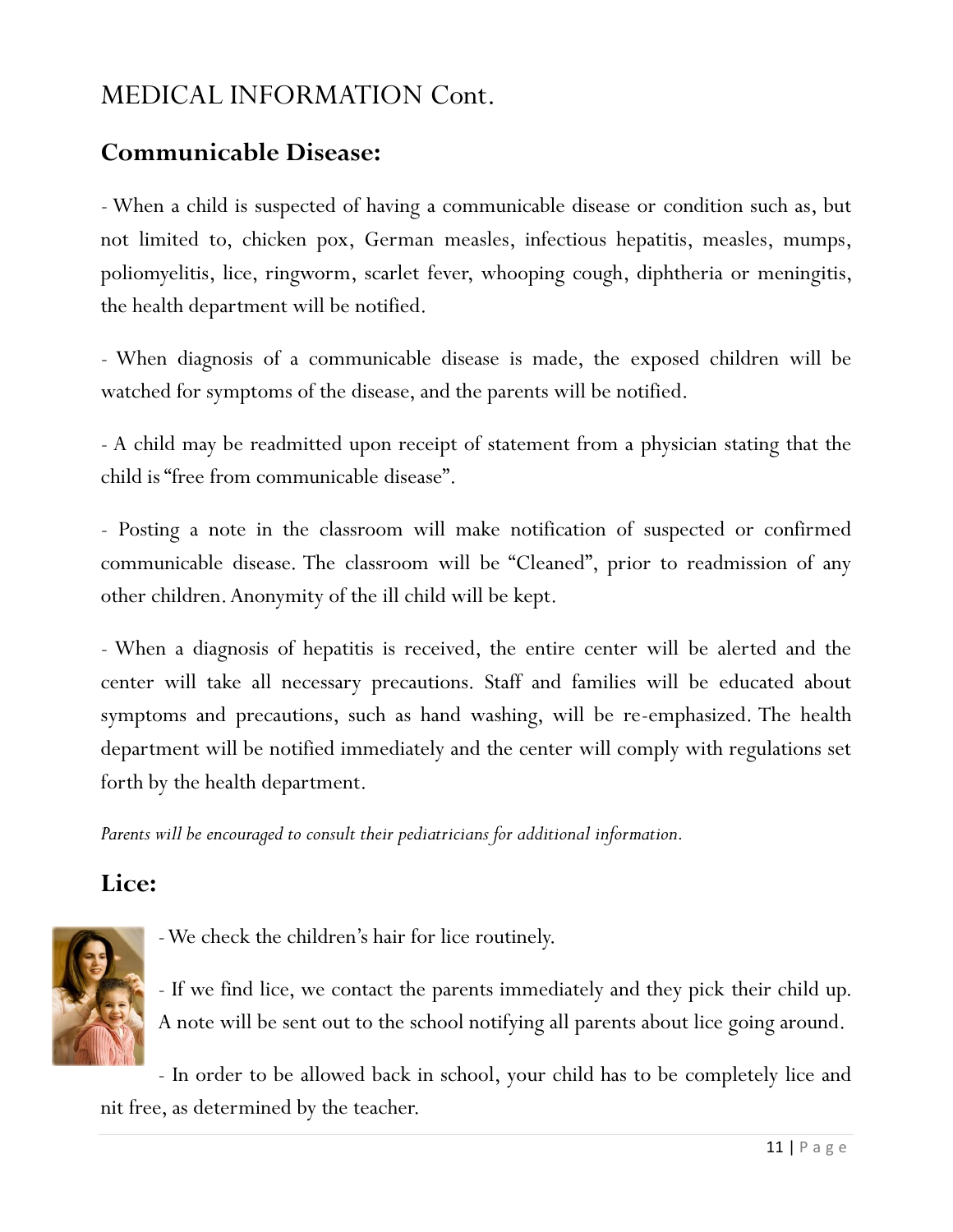## **Medication:**

- No prescriptive medication or non-prescriptive medication such as, but not limited to, Aspirin, Tylenol, diaper rash products, cough medication, nose drops, etc. may be given to a child except under the following conditions:

1. A signed, dated, and written authorization of the parent is on file.

2. Prescription medication is in the original container and labeled with the child's name, name of drug, dosage, and directions for administering, date, and physician's name.

3. Non-prescriptive medication is labeled with the child's name and the request, signed by the parent, including dosage and directions for administering.

4. A written report including type of medicine given, dosage, time, date, and the name of the person administering the medication will be kept in the child's record and the center's Medical Log Book.

5. Medication will be kept under lock and key and inaccessible to children.

6. Medication requiring refrigeration will be kept in a designated, separate, covered container clearly labeled, "Medication."

## **Medication Distribution:**

- Medication will be given to the child by his/her classroom teacher and noted on the medication form. That same teacher will record the administration of medication in the Medical logbook.

- In the event of missed dosages, errors in distribution, or other questions regarding medication administration, teachers will contact parents immediately to be advised how best to treat the child.

- In the event that parents are inaccessible, the pediatrician listed on the child's emergency card will be contacted for consultation. The event and steps will be recorded in the medical logbook.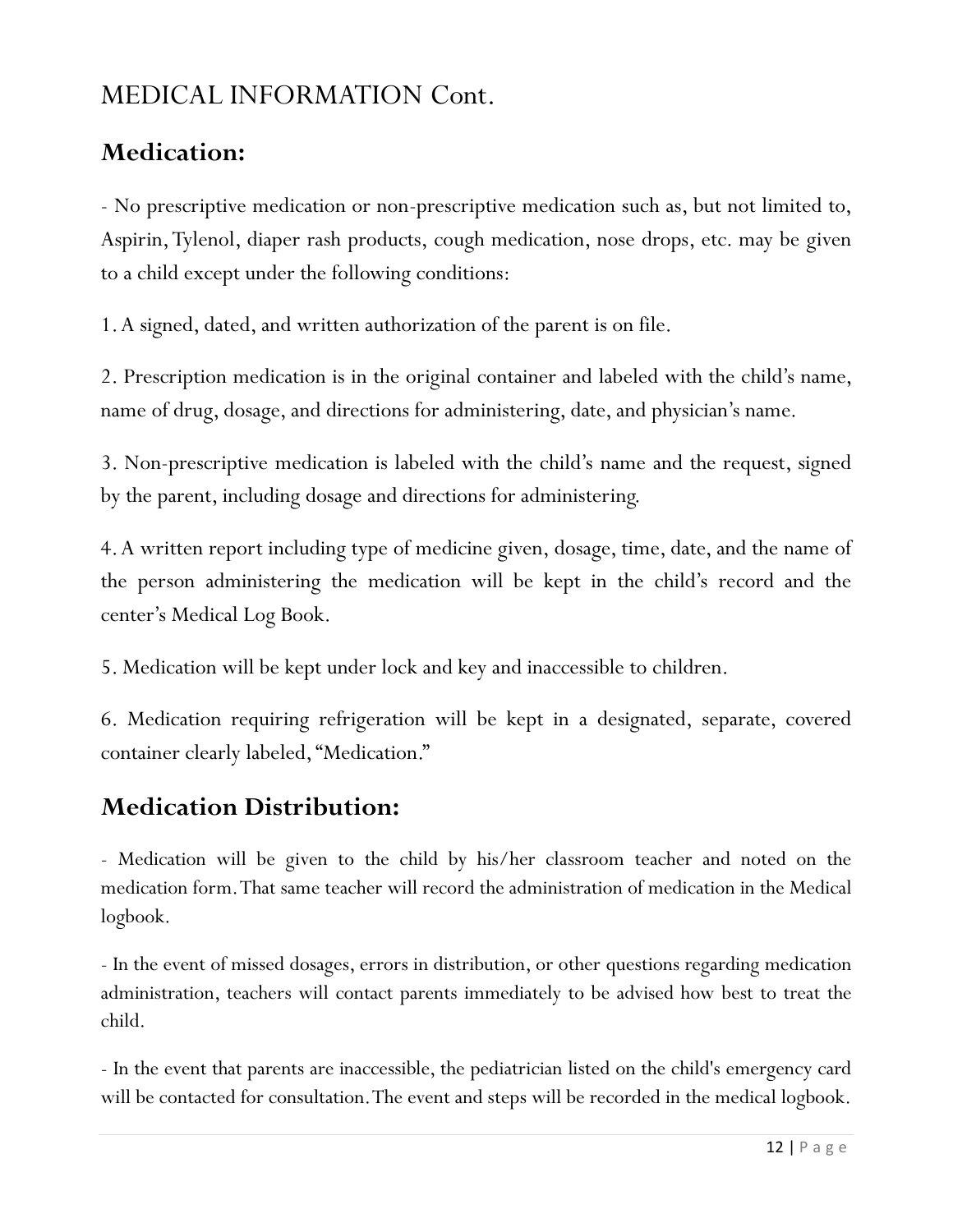## **Emergency Numbers:**



- It is the responsibility of the parent to keep emergency names and numbers current so that a child who may become hurt or ill during school hours can be picked up when necessary.

## **Personal Cleanliness:**



- Children's hands will be washed before and after eating, before and after diapering and toileting, and before and after playing with sand or water.

- Persons working with children will wash their hands with soap and

water before handling food/drink as well as before and after diapering and toileting, after assisting a child with blowing their nose, before and after administrating first aid, etc.

- Wet or soiled clothing will be changed promptly from an available supply of clean clothing provided by the parents.

### **Accident or Injury**:

Procedures for the treatment of accidents and injuries will include the following:



- Minor injuries such as scrapes, cuts, or scratches will be treated by the teachers utilizing soap, water, bandages, etc.

- In the event of serious injuries, the family physician will be notified and the parent called (by the classroom teacher or director) immediately. If neither the physician nor parent can be reached, the emergency rescue squad will be called (dial 911), and the child will be taken to the hospital specified on the child's emergency record.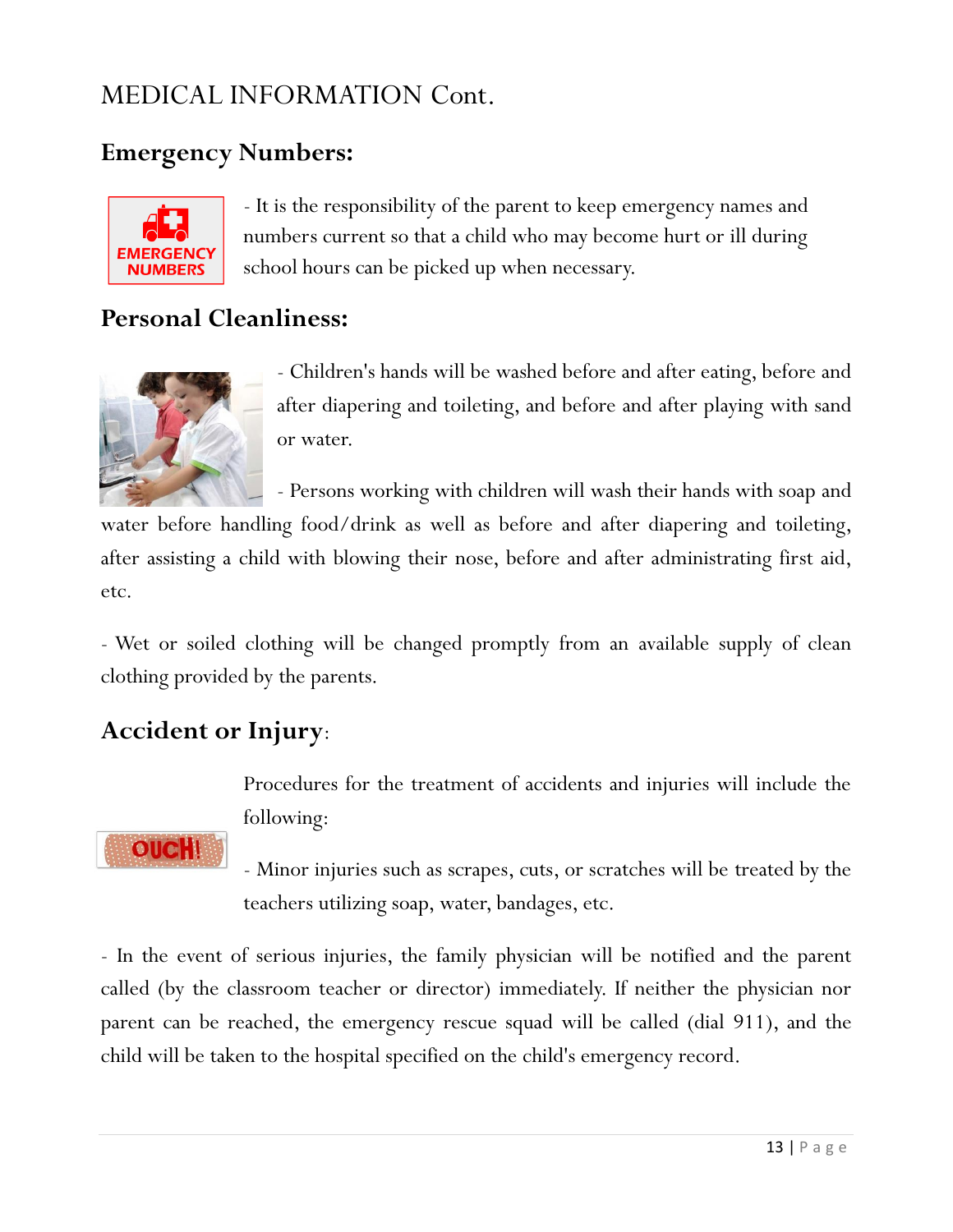- The director, teacher's assistant, or classroom teacher summons emergency medical help.

- The director, teacher's assistant, or classroom teacher accompanies or transports the child after making certain that the classroom ratio is maintained.

- All teaching staff is trained in CPR and First Aid at the beginning of the school year.

- The director and staff will review records of accidents at least twice per year. To assess the types and amount of accidents, and to develop preventative measures.

- All injuries resulting from falls, accidents or incurred by other children will be recorded and an "Ouch Report" will be sent home with the child and a copy will also be placed in the student's file.

- Children will be taught age-related accident prevention measures.

- A first aid kit equipped with Band-Aids, bandages, tape, antiseptics and ointments will be kept in each classroom and in the Director's office. A first aid kit will also accompany the children when they leave their respective classrooms.

#### **Immunization:**



- The state requires us to have complete and current medical records for each child. Prior to admission, each child's immunization record will be checked to determine that the age related immunization(s) is/are current. Exceptions to

immunization may be made because of allergy. Documentation must be provided in accordance with licensing procedures and will be kept in the child's medical file. If you choose not to immunize your child, a waiver must be signed stating that you accept full responsibility for illnesses that may have otherwise been prevented by immunizations.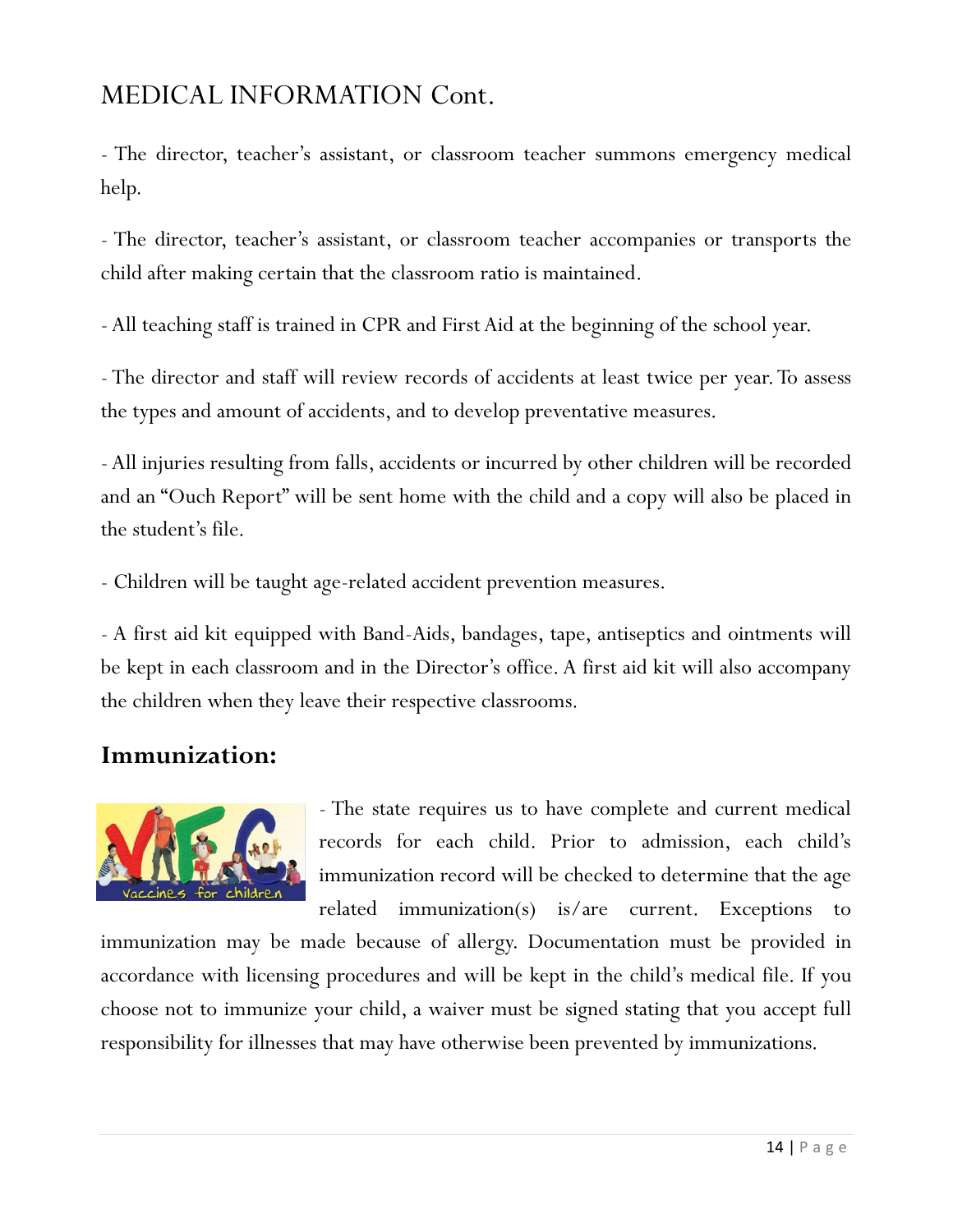## **Custody Issues**

Bel Air Preschool cannot honor one parent's request to deny access of his/her child to the child's other parent without legal documentation.

## **COMMUNICATION**



Effective communication is the lifeblood of an educational organization. Please feel free to contact the school with any matter that requires clarification. Please discuss any questions or concerns with your child's teacher. The phone number is (310) 475-5311.

#### **Here's how we keep you informed about what's happening at school:**

1. Lots of verbal communication between teachers and parents.

2. Parent/teacher conferences are twice a year, but if you need to conference with your child's teacher prior to the formal conference time, please feel free to make an appointment.

3. Parents can observe anytime. Please call ahead as a courtesy to the teachers. This also helps us to maintain good security in our building.

4. If you need to talk with your child's teacher, please call our school office and leave a message - the teachers will get back to you as soon as they can.

### **Keep Us Informed:**



- Please let us know if your child is having any special problems at home that may influence his/her behavior at school. Please let us know about your concerns. This will help us to do our best to support your child through any

difficult situations.

- Please let us know when you will be away from home and your child will be in the care of another adult, either at home or elsewhere. This is critically important in case of an emergency.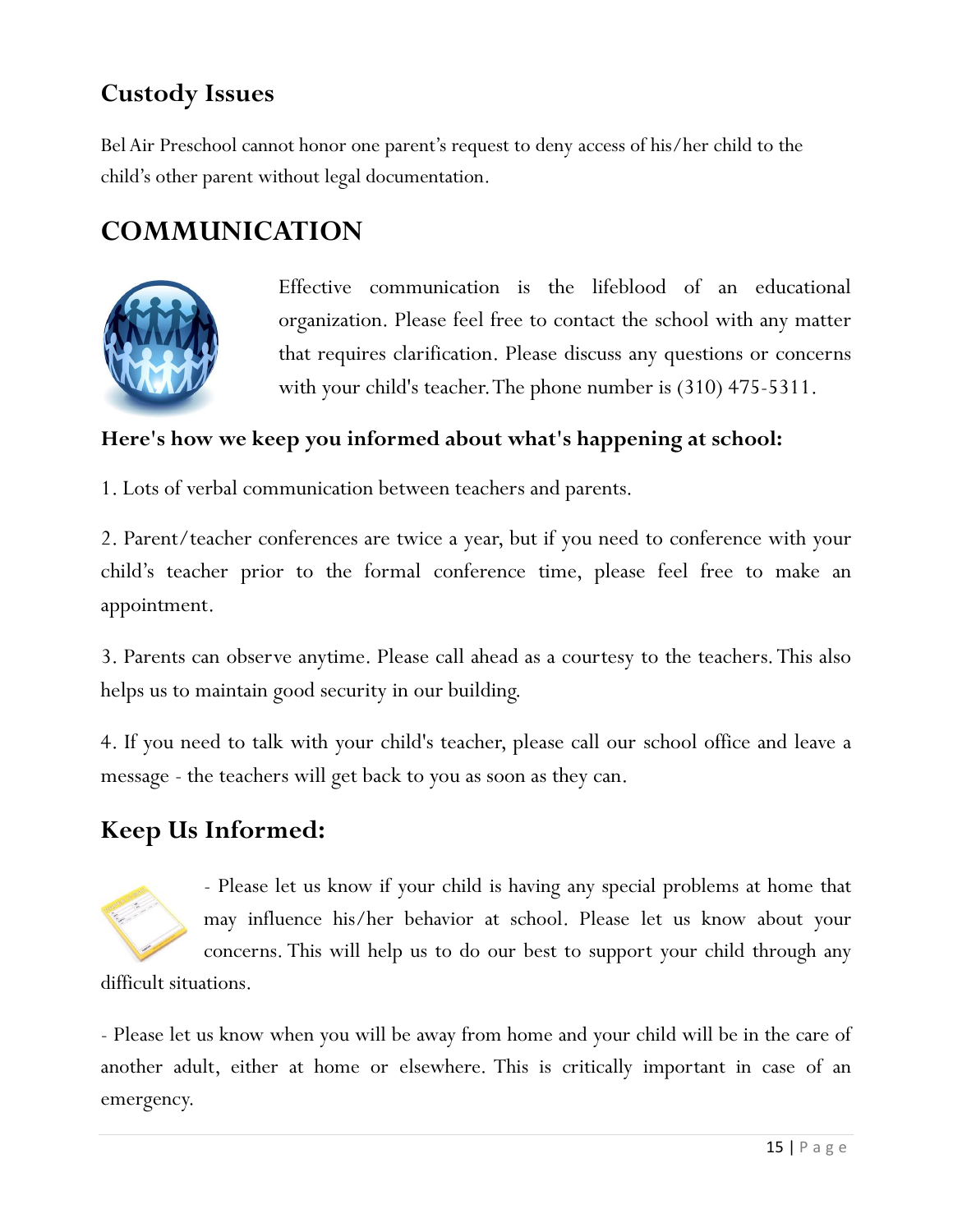# KEEP US INFORMED Cont.

- Please be supportive of our teaching staff. They are dedicated, caring professionals. Your support and respect help them provide a quality education. If you have a concern or suggestion, please schedule a time to talk. If you have a thank you or some positive comments, please pass them on to our teachers. They welcome your feedback.

Toys:



Please do not send toys with your child to school. If your child would like to share, a book or cassette/CD would be more appropriate.

## **Tuition**

\$800 per month – full time \$550 per month - three days a week \$375 per month - two days a week

#### *You have 3 options for paying tuition:*

• Debit / Credit Card: your pre-authorized tuition payment will be charged to your debit or credit card on the 1st of each month. **An additional 2% Debit/Credit Card handling fee will be added to each monthly charge.**

• Pre-Payment for the school year: pay in one lump sum for the remainder of the year by check or credit card.

10 head checks due on the 5th of every month.

## **Deposits & Fees**

Parents are responsible for the following fees: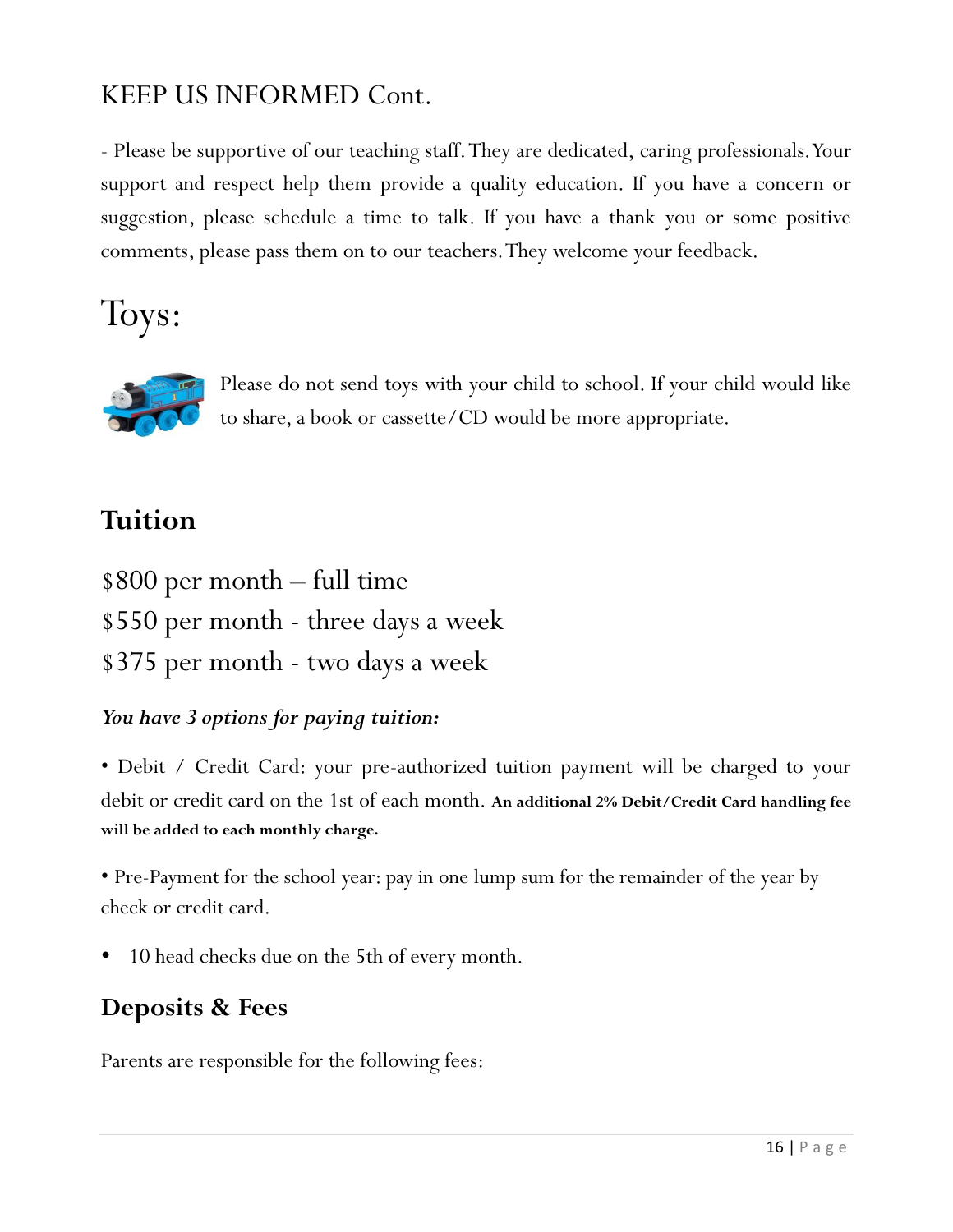#### **TUITION Cont.**

**Application Fee:** A one-time application fee of \$250.00 will be due and payable upon initial application to the Bel Air Preschool.

**Tuition Deposit:** A non-refundable deposit of one month's tuition is given at the outset, to be applied for the month of June's tuition.

#### **Other Fees**

• **Emergency Preparedness/Earthquake Fee:** If you do not supply the school with an Emergency Kit, we will charge you a one-time fee of \$95 is due with your tuition contract. It fee covers food, water, blankets, first aid supplies, flashlights, batteries, radios, etc - to be used in the event of an emergency. Supplies are stored in an on-site locked facility.

#### • **LATE FEES** 0-5 minutes late --------------------- grace period

6-10 minutes late -------------------- \$10 late fee More than 10 minutes late ---------- \$34 late fee (the cost of PM Care)

# Admission during the Year

If there are openings during the school year, spaces will be first given to those on the wait list. In order to protect the interests of the program, the Director may use her/his discretion in determining enrollment priority.

#### **Withdrawal from the Preschool**

Children are enrolled and contracted for the school-year. Should you choose to withdraw your child from the Preschool for any reason other than a family relocation after this contract has been signed and received, families are responsible for the tuition for the whole school year - *unless and until* the Preschool is able to fill the spot. A thirty day advance written request to the Preschool Director is required if you need to withdraw your child from our program. Your tuition deposit will be applied to your final tuition installment of the school year. (All *tuition deposits are non-refundable*)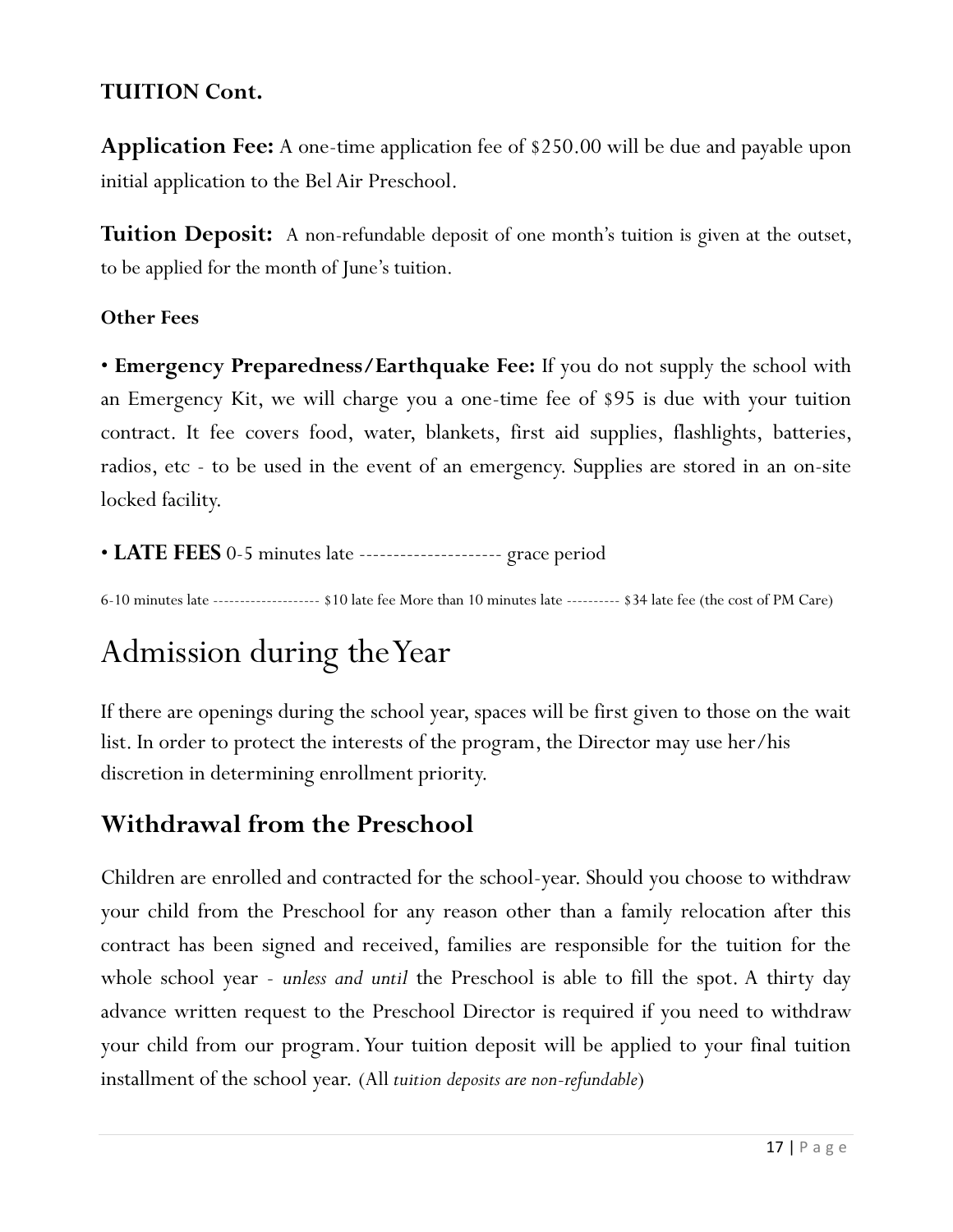# **Getting Involved**



Being involved is the best way to insure the greatest benefit that The Bel Air Preschool can offer your child. Please read the following ways you can be involved.

1. Attend scheduled programs and conferences. We encourage parents to attend conferences; these are excellent

opportunities for the parents and staff to discuss the development of each child. Of course, our staff is always available whenever the need arises.

2. During the course of the year, we plan many exciting family holiday get-togethers. Please come, it is difficult for your child if all the other parents are there and his/her parents are not.

3. Please let us know about any special problems or concerns. Send in a note or leave a message in the school office for the teacher to call you.

4. Issues at home. Please let us know about any special problems or concerns. Send in a note or leave a message in the school office for the teacher to call you. Children are affected with drastic changes at home.

5. Volunteer to help with special programs.

6. Contribute dress up clothes and art supplies such as boxes, containers, scraps, baby food jars, Styrofoam trays, toilet paper rolls and paper towel rolls, etc. Look around and see what is needed.

10. Your questions and concerns are important to us. We will be happy to schedule a conference time with you so that you can share them with us.